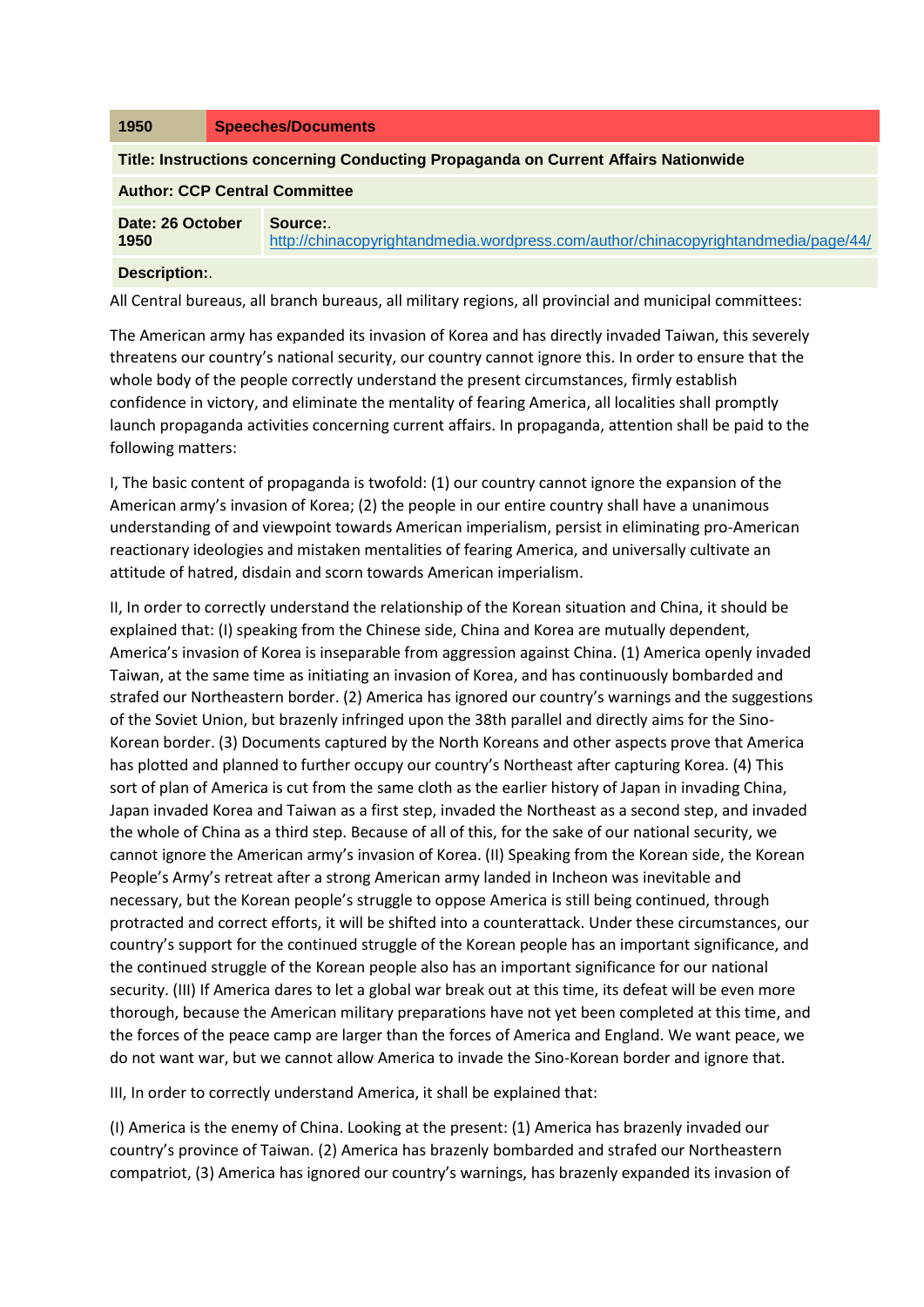Korea, and has attacked the Sino-Korean border. (4) America has brazenly continued to assist the bandit gang of Chiang Kai-shek. (5) America does not let our country participate in the United Nations, the Security Council and the Allied Commission for Japan. (6) America supports and arms the Japanese reactionary clique, and vigorously prepares to make individual peace with Japan. (7) America leads all imperialist countries to jointly oppress and surround our country diplomatically and militarily. (8) America conducts all sorts of special operations and destructive activities inside our country. Historically speaking, America has always attacked our country, for example: (1) In 1844, it concluded the Wanghia treaty with the Manchus, which initiated extraterritoriality and clauses on equal sharing of benefits, afterwards, it successively concluded many unequal treaties. This proves that America engaged in political aggression against China before. (2) In 1862, it assisted the Manchus in suppressing the Taiping Heavenly Kingdom, and in 1872, it attacked Korea (at that time, a vassal state of China), in 1873, it attacked Taiwan, in 1900, it participated in the Eight Nation Army that attacked China. This proves that America has engaged in military aggression against China before. (3) In 1917, the Lansing-Ishii agreement recognized Japanese privileges in China, the 1918 Paris Peace Conference recognized Japan's succession to the German privileges in Shandong, the May Fourth movement was caused by this. (4) In the case of the massacre on 30 May 1925 and the Xiaguan massacre of 1927, it participated in the butchering of Chinese people. (5) During the decade of civil war after the defection of Chiang Kai-shek, it vigorously assisted Chiang Kai-shek in butchering and oppressing the Chinese people, and controlling Chinese politics and the economy. (6) During the period of Japanese aggression against China, it provided large amounts of military assets to Japan. (7) After the Japanese surrender, it vigorously invaded China, concluded Sino-American commercial treaties, and schemed to change China into an American colony. (8) After the Japanese surrender, it vigorously assisted Chiang Kai-shek in launching attacks on the people and the counterrevolutionary civil war, in which thousands and thousands of Chinese were killed.

(II) America is the enemy of the whole world. (1) America is the headquarters of the enemies of peace and the international war of aggression. The big American capitalists have making murder money as their business, their aggression covers the five continents, they vigorously prepare for and play up a third World War, they oppress the peace movement, and refuse a prohibition of nuclear weapons. (2) America is the enemy of democracy and the headquarters of fascist reaction. Domestically, America has become a fascist world of terror, its spies rampage, apart from big capitalists and their lapdogs, the American people have no freedom of speech, publication, assembly and association. In all colonies controlled by America, America is doing its utmost to prop up the sort of bloody despot like Chiang Kai-shek and Syngman Rhee. In all capitalist countries manipulated by America, America is doing its utmost to simple the fascistization of their politics. (3) America is the enemy of culture and the headquarters of human spiritual degeneration. American rulers compel science, art and religion to serve imperialist aggression, science is not used for construction but is used for war, art does not advocate progress but plays up degeneracy, religion does not participate in peaceful activities but participates in espionage activities. The American ruling class uses intimidation and bribery to destroy the moral concepts of the people, American aggressors in Korea and other places are savage, and not different from Hitler or Tojo.

(III) America is a paper tiger. Although America spares no efforts to obtain a temporary victory in the young and small Korea, this is only equal to Chiang Kai-shek occupying Yan'an, in the end, they must still lose, they still are paper tigers. America is not only isolated politically, it also has severe military weaknesses: (1) its front is too long, it is attacked front and rear, its front stretches from Western Europe to Eastern Asia, it exceeds Hitler and Japan. (2) Its rear is too far, it must cross the Atlantic Ocean and the Pacific Ocean, in contrast to Hitler and Japan. (3) Its morale is not high, its actual combat experience is insufficient and its fighting strength is weak. (4) The allies are not strong,